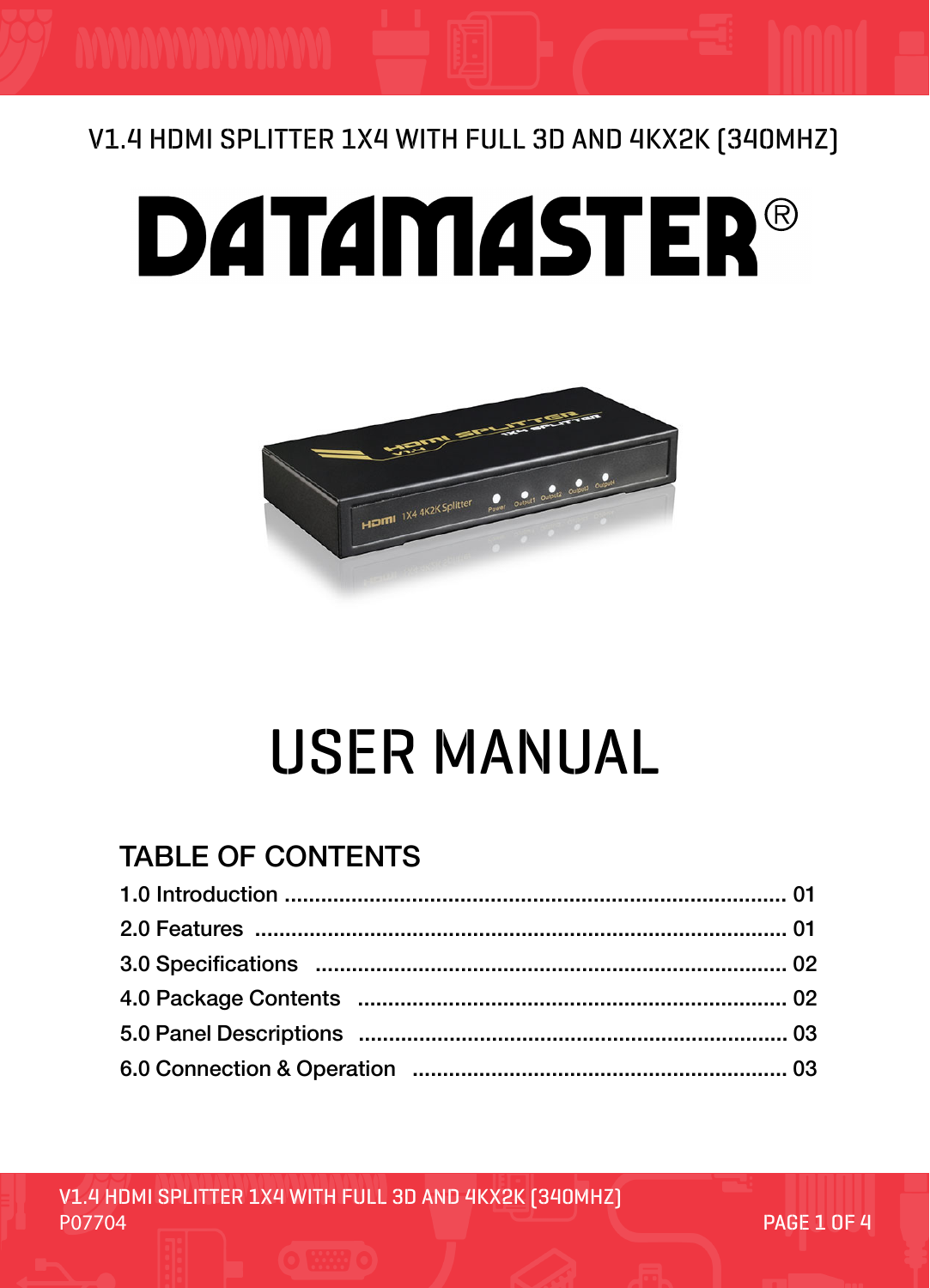Dear Customer,

Thank you for purchasing this product. For optimum performance and safety, please read these instructions carefully before connecting, operating or adjusting this product. Please keep this manual for future reference

#### 1.0 INTRODUCTION

This HDMI Amplifier Splitter is an HDMI splitter with four outputs. It distributes the input of the HDMI signal into the four identical outputs simultaneously. It supports full 3D format and 4Kx2K.

Its video amplifier bandwidth can be up to 3.4Gbps/340MHz.

This HDMI Amplifier Splitter offers solutions for HDTV retail and show site, HDTV, STB, DVD and projector factory noise, space and security concerns, data center control, information distribution, conference room presentation, school and corporate training environments.

#### 2.0 FEATURES

This HDMI Splitter has many features that enable it to perform in a superior manner. Among those features you will find:

- Easy to Use: Install in seconds, no need of setting
- One HDMI Input, four HDMI outputs
- Supports Full 3D and 4Kx2k/30Hz resolution
- Supports 340MHz/3.4Gbps per channel (10.2Gbps all channel)
- Supports 12bit per channel (36bit all channel) deep color
- Supports HDCP 1.3
- Supports uncompressed audio such as LPCM
- Supports compressed audio such as DTS Digital. Dolby Digital (including DTS-HD and Dolby True HD)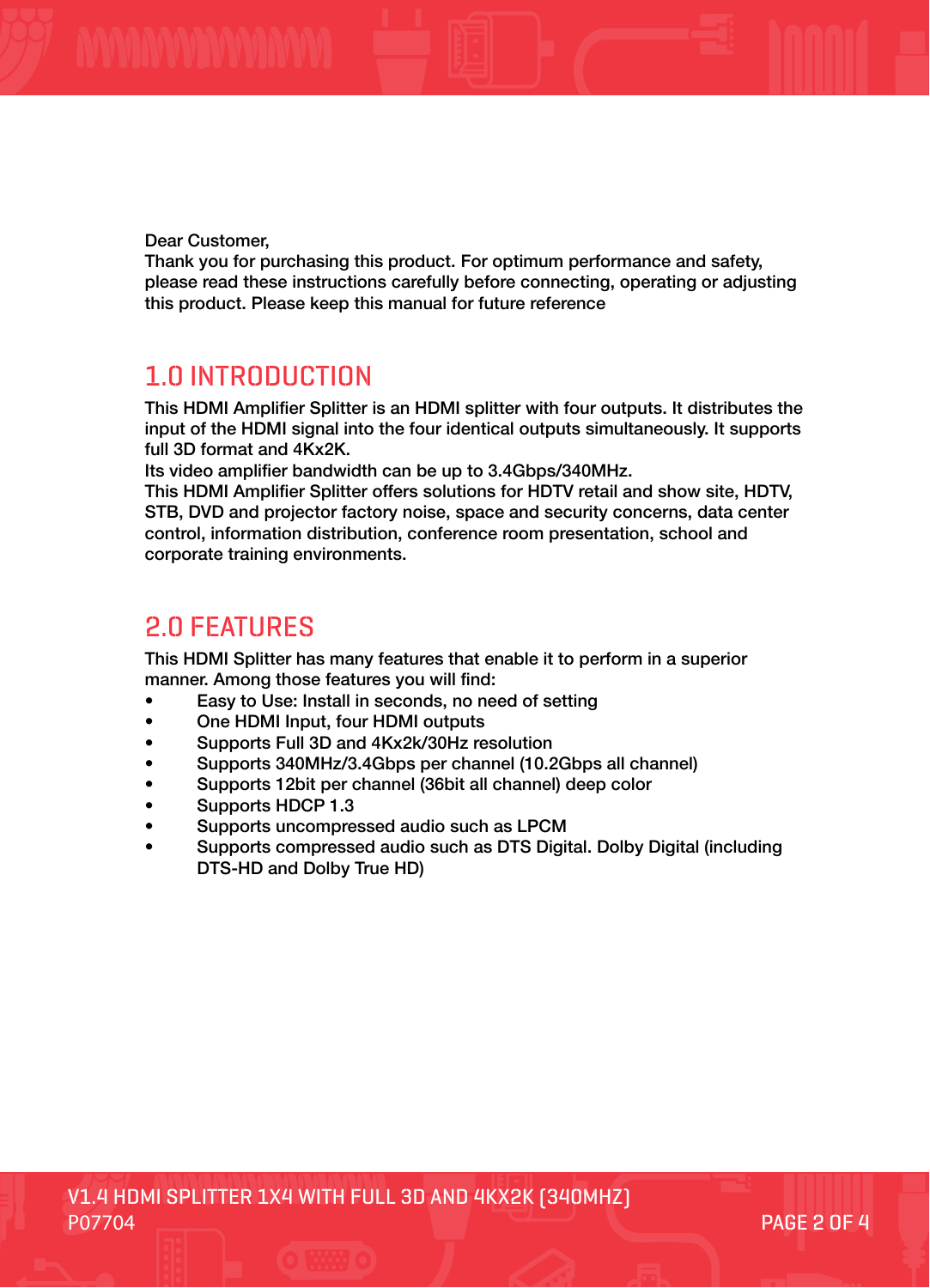#### 3.0 SPECIFICATIONS

| Input DDC Signal                  | 5 Volts p-p (TTL)                           |
|-----------------------------------|---------------------------------------------|
| Maximum single link range         | 4k x 2K/30Hz                                |
| Output video                      | HDMI 1.4a with full 3D and 4k x 2k+HDCP 1.3 |
| <b>Vertical Frequency Range</b>   | 50/60Hz                                     |
| <b>Video Amplifier Bandwidth</b>  | 3.4Gbps/340MHz                              |
| Interlaced Resolutions (50&60Hz)  | 480i, 576i, 1080i                           |
| Progressive Resolutions (50&60Hz) | 480p,576p,720p,1080p,4Kx2k/30Hz             |
| <b>Limited Warranty</b>           | 1 Year Parts and Labor                      |
| <b>Operating Temperature</b>      | 0°C to 70°C                                 |
| <b>Operating Humidity</b>         | 10% to 85% RH (no condensation)             |
| <b>Storage Temperature</b>        | $-10^{\circ}$ C to $+80^{\circ}$ C          |
| <b>Storage Humidity</b>           | 5% to 90% RH (no condensation)              |
| <b>Power Supply</b>               | <b>5V DC@2A</b>                             |
| <b>Power Consumption(Max)</b>     | 8W                                          |
| <b>Splitter Unit Cert</b>         | <b>FCC.CE</b>                               |
| <b>Power Supply Cert</b>          | <b>CE,FCC</b>                               |
| <b>AC Power Adapter</b>           | US standard, UK standard and so on          |
| <b>User Manual</b>                | <b>English Version</b>                      |

Note: Specifications are subject to change without notice.

#### 4.0 PACKAGE CONTENTS

- 1) Main unit
- 2) 5V DC Power supply
- 3) User Manual